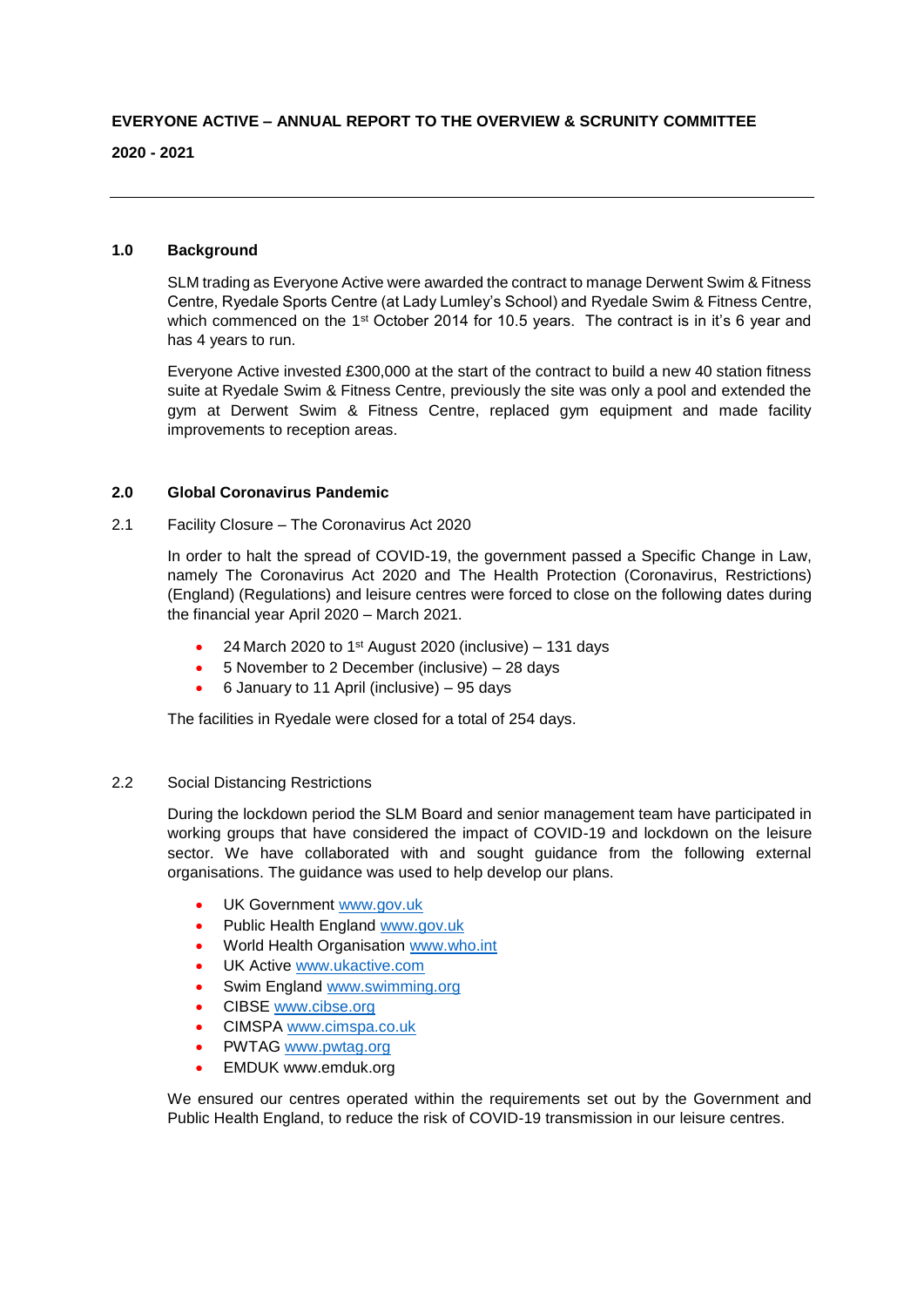### **2.3 Business Restrictions**

#### 2.3.1 Fitness & Group Exercise

The new operating procedures will impact on customer experience and every effort was made to ensure that our gyms were always maintained to the highest standards of hygiene and safety.

The maximum occupancy of the gym was calculated on an area of 3m x 3m per person. This reduced the capacity of our gyms as follows: -

| <b>Ryedale Pool</b> |             |
|---------------------|-------------|
| Pre-Covid           | 35 stations |
| With Covid          | 20 stations |
| Derwent Pool        |             |
| Pre-Covid           | 18 stations |
| With Covid          | 13 stations |

The following measures were introduced: -

- Customers and colleagues were expected to maintain social distancing and fitness stations were located 2m apart.
- A booking system was introduced to manage occupancy levels to avoid overcrowding.
- All customers were required to pre-book for a session via the Everyone Active App.
- Sessions were bookable with a maximum session of 50 minutes per customer being allowed. This allowed for10 minutes for cleaning of equipment in between sessions.
- All customers were asked to limit their bookings to one session per day.
- The maximum number of customers that can be booked into a session will be restricted to 90% of the number of fitness stations available. This will provide 10% spare capacity to cater for walk-in customers that have not pre-booked a session as they were unaware of the new booking system.
- Customers are advised to attend in their gym kit and be prepared to shower and change at home, although changing rooms will be open.
- Customers are asked to clean equipment before and after each use. Cleaning stations will be located around the gym.
- Colleagues cleaned equipment after every session. Trained staff disinfected the fitness suite and studios with a fogging machine at the end of each shift.

#### 2.3.2 Swimming

- Swimming lesson times are staggered with a 15-minute break for changeovers between each lesson.
- 3m x 3m of space per pupil was allocated for lesson space. This decreased our capacity by 40%.
- No other activities took place in the pool when lessons were on. This created the additional space that will be required to accommodate lessons and maintain social distancing requirements.
- Swim Teachers are required to teach from the poolside and maintain a 2-metre distance from pupils at all times.
- Parents are required to attend lessons in the water with younger children with only 1 parent per child.
- Pupils are required to attend lessons ("beach ready") ready changed in their costumes. This avoided using the changing rooms prior to the lesson starting.
- Lane swimming operated in double-width lanes and bather loads were reduced, 4 lane x 25m pool 20 swimmers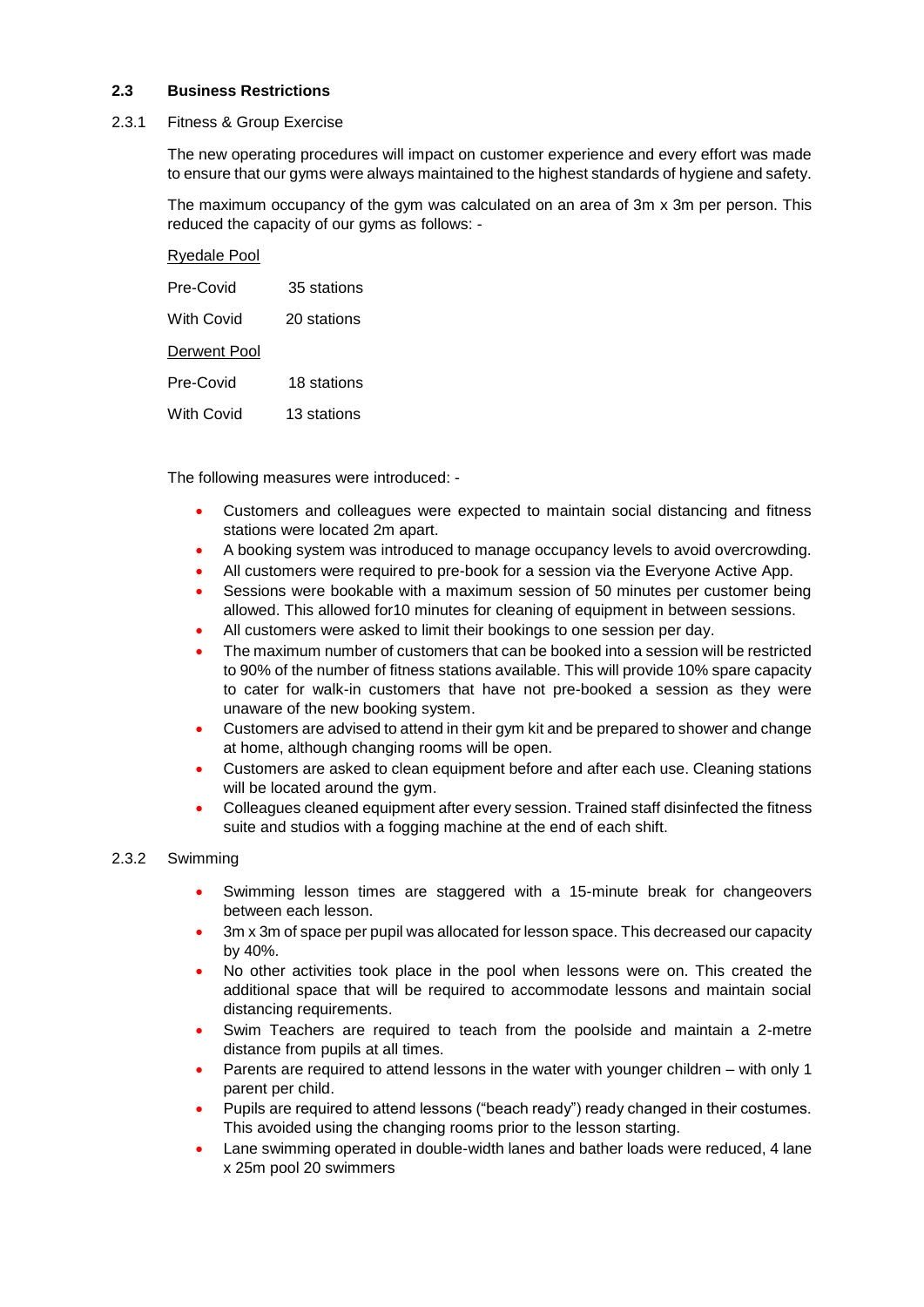- All sessions are bookable online (via the Website or the upgraded Everyone Active App) in advance so that capacities could be managed.
- Bookable sessions are a maximum of 50 minutes.

#### 2.4 Health & Safety

All facilities that we operate have a designated COVID-19 Officer responsible for COVID-19 considerations. In all cases the General Manager is designated as this role. The COVID-19 Officer will ensure that they are up to date with central or local government recommendations. The leisure centres are managed in accordance with the site specific Normal Operating Procedures and detailed COVID 19 risk assessments to support changes in guidance and government updates to restrictions and tiers.

Additional checks and measures around COVID 19 have been put in place with additional checks, high touch point checks and control measures purchased to facilitate the opening of the centres safely. Several activities have still not returned at the point of writing this report.

- A detailed Overview of Cleaning Requirements and Materials has been undertaken. the need for increased standards of hygiene and cleanliness is extremely important in preventing bacteria and the risk of transfer of the virus. new measures have been reimplemented, cleaning schedules, materials and specialist equipment that will be used to maintain standards. Colleagues will need to be re-trained in the new processes and clear work instructions provided for those performing cleaning tasks.
- Social Distancing Materials have been designed and produced. A suite of customer information and signage materials has been displayed in all centres with the aim of encouraging social distancing and the need for following hygiene requirements. All sites need to be dressed with / reviewed for instructional signage, information points, social distance markers and hand sanitising units. Regular daily checks of these materials are marked by the Duty Manager to ensure they centre always remains COVID secure.
- Test and Trace Service Information and Procedures to be followed by colleagues, under the guidance of the General Manager to stop any spread of COVID 19. The NHS Test and Trace service forms a central part of the Government's Coronavirus recovery strategy and plays a vital role in providing early warning if COVID-19 activity is increasing locally, regionally or nationally. This information will then be used to inform the government's approach to stop the spread of the virus. The process to follow for Test and Trace is set out in the Colleague COVID-19 Flowchart for Self-isolation and the Test and Trace. It is vital that Everyone Active play their part by 1) Making facilities as safe as possible. 2) Encouraging colleagues to comply with any notifications to selfisolate and supporting them when in isolation is required.

Significant cost has been used to ensure that standards have been adhered to, while also ensuring that customers and colleagues get the professional and friendly service that the community leisure centres should be providing, while also brining back as many activities as the NGB (National Governing Body) guidance allows.

## **3.0 Operational Delivery 2020/2021**

## 3.1 Customers

Most of the interactions with the leisure facilities have had to be made interactive to ensure the COVID guidance has been adhered to. This has also included a large amount of information being turned electronic and broadcast as required. In addition to this digital development, there have been many visible changes in centre for the customers too. All these changes took effect from the end of Lockdown 1 on our reopening of 1st August 2020.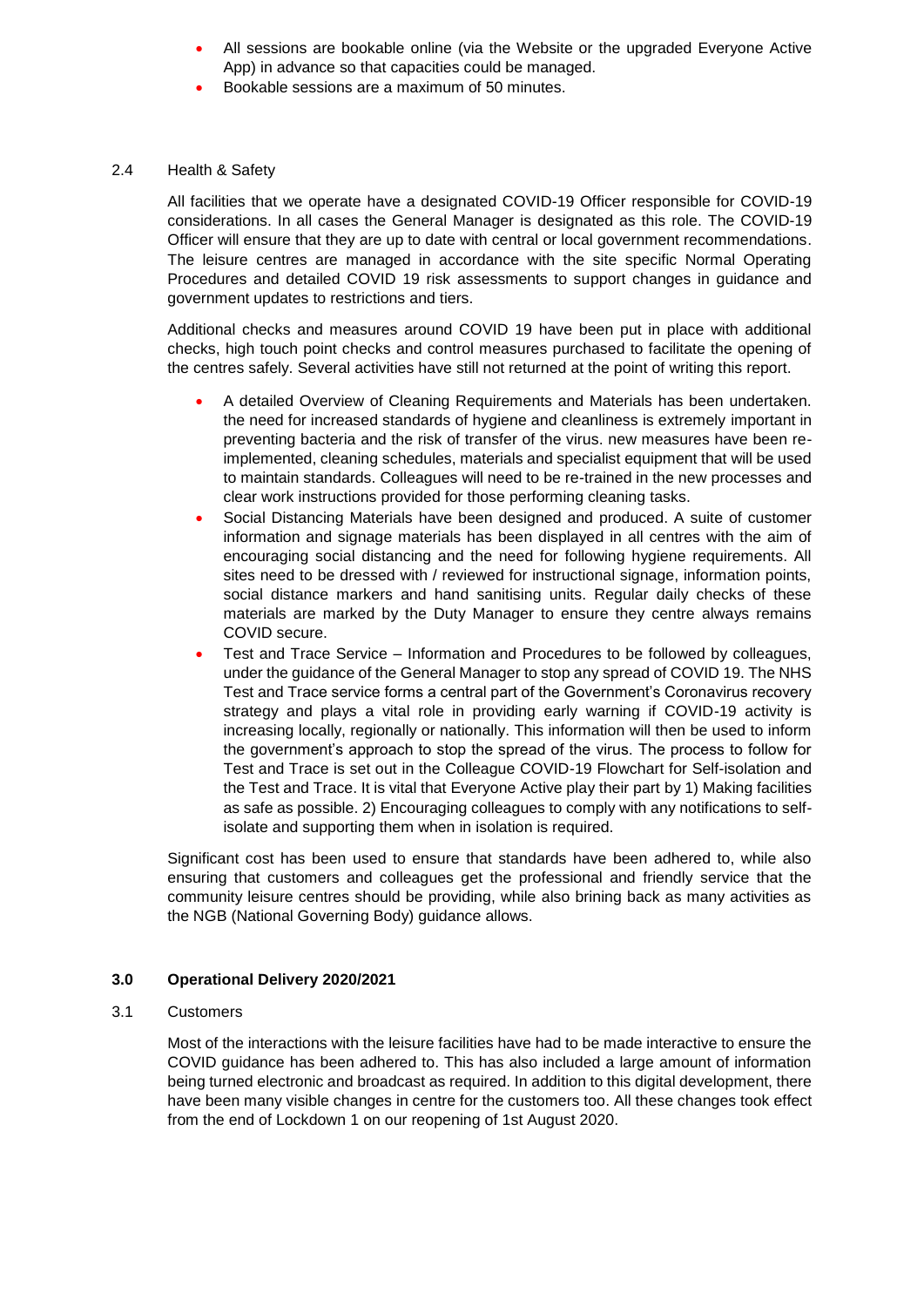- Circulation and activity spaces are adapted where possible to maintain social distancing. This will be achieved by the placement of "social distance" floor spots where queueing is necessary.
- One-way systems have been implemented where reasonably practicable. This has been achieved by appropriate arrows on floors or walls at key locations for guidance.
- Colleagues and customers will be encouraged to use the stairs rather than lifts. The capacity of lifts will be reduced to account for social distancing measures. Signage will be amended to indicate the maximum occupancy of lifts. (Applicable at Derwent Pool and Ryedale Sport Centre)
- Floor marking tape has been used to denote social distance spacing around the gym floor. We will create "boxes" in stretching areas (2x2m with a 1 m walkway in between) and will place tape to denote the corners of all portable equipment such as gym benches, rowing machines etc.
- Capacity for customer activities such as group exercise classes are set with maximum numbers in line with the site activity Risk Assessment and appropriate guidelines. Booking systems will be amended accordingly to prevent over crowding based on our COVID Risk Assessments
- Customer interactions and communication has been digitalised wherever possible. This will be achieved via online bookings at www.everyoneactive.com and the everyone active app. Payment systems will be digitalised to remove the requirement for cash handling and all block bookings with clubs and schools are now managed via the online web portal.
- Where social distancing guidelines cannot be maintained mitigating measures (e.g. sneeze screens) have been implemented. Activities that cannot currently comply with social distancing requirements WILL NOT take place under any circumstances.
- Hand sanitising stations are located prominently at the entrance, key locations and exit points around the centres. Colleagues and customers will also be encouraged to clean their hands regularly, and additional checks are in place to ensure stock levels are maintained during all hours of operation
- Where colleagues work in one place, workstations will be allocated to individuals and marked up as such with stickers to denote which colleagues work at that station. Travel between leisure centres has been restricted to the General Manager and all other colleagues work at one location, or from home.
- Signage has been displayed by wash hand basins to provide instructions on good hand washing techniques.

## 3.2 Clubs

Our two Swimming Clubs, as well as the other clubs which use the three leisure facilities in Ryedale, are all key partners and a clear part of the leisure recovery and participation growth across the leisure contract. We have worked hard to support several clubs return to activity over the last 12 months.

| <b>Facility</b>         | <b>Club Number</b> |
|-------------------------|--------------------|
| <b>Swimming Pool</b>    | 4                  |
| <b>Astro Turf Pitch</b> | 16                 |
| <b>Sports Hall</b>      | 12                 |
| Other                   | 4                  |

We have developed a 'Club Support Programme' which we are currently delivering which allows support to all our clubs cohesively to supporting their return, Measures which have been implemented are; flexible programming, flexible pricing, club funding advice and support, access to the Everyone Active Sporting Champions Scheme and partner working with North Yorkshire Sport and Sport England on the Club Matters Programme.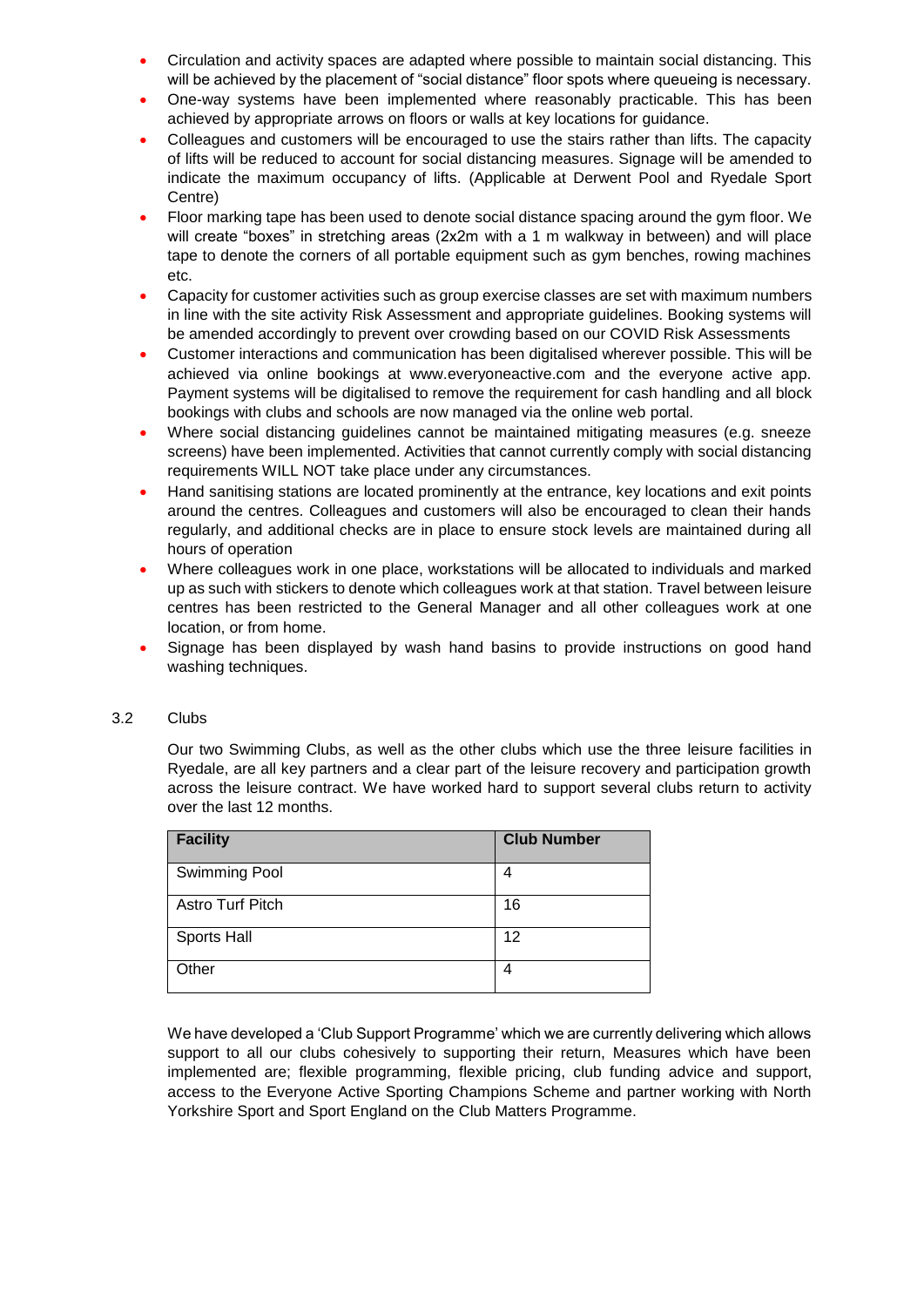## 3.3 Colleagues

We have proactively managed the prevention of COVID19 spread across the workforce which robust measures, which have to date, resulted in zero cases reports in any leisure facility within Ryedale.

- Instructing colleagues with symptoms of COVID-19 to stay away from work and protecting vulnerable colleagues: 1) Ensuring colleagues who need to self-isolate are not asked to work 2) Ensuring that Colleagues who are (or live with) someone clinically extremely vulnerable work from home where possible and if at work (after the 1st August) can always maintain a social distance within their role
- We have purchased equipment to protect colleagues where required (e.g. head microphones for group exercise instructors, first aid masks.)
- We have reduced the volume of deliveries and identify safe areas for delivery.
- Customers have been asked to provide feedback and enquiries through our online services rather than face to face conversation where possible.
- First Aid Qualified colleagues will perform emergency procedures by following UK Resuscitation Council and RLSS guidance.
- Consulting and training colleagues in new procedures. This will be performed via inductions prior to re-opening of facilities. General Managers will be required to deliver training to all colleagues that will be working. And training will be moved online to ABSORB where possible.
- Communicating updates to procedures and expected behaviour to colleagues in weekly meetings via Video Conferencing software.

Colleagues have continued to be employed while Furlough has been utilised. Training and upskilled in line with the training matrix, has moved online or hybrid with online and socially distanced training being incorporated instead.

A restructure of the business to ensure the facilities considered the digital developments and new hybrid working model across the smaller sites, two redundancies were completed in September 2020.

## **4.0 Building Maintenance**

## Derwent Swim and Fitness

- Repairs have been made to the pool tank and pipework to repair historic leaks and ensure the pool remains operational.
- Upgrades to the pool chemical dosing system and a full replacement of the filter media at site to meet the PWTAG guided standards of replacement every 15 years.
- Removal of a store cupboard to allow an extension to the gym area allowing additional capacity with the social distancing restrictions.

## Ryedale Swim and Fitness

- Refurbishment of the Air Handling units, internal workings which supply the changing rooms and pool hall.
- Partial refurbishment of the leisure centres CHP (Combined Heat and Power) unit, to sustain a further 10,000 hours of usage.
- Major repair works to the solar heating system with new expansion vessels and a new plate heat exchanger being installed to support the carbon reduction plans at the site.

#### Ryedale Sports Centre

- Repairs to the air conditioning and air handing on the spin studio and multipurpose room to meet COVID standards
- Replacement of climbing PPE (Personal Protective Equipment) following equipment expiry dates being met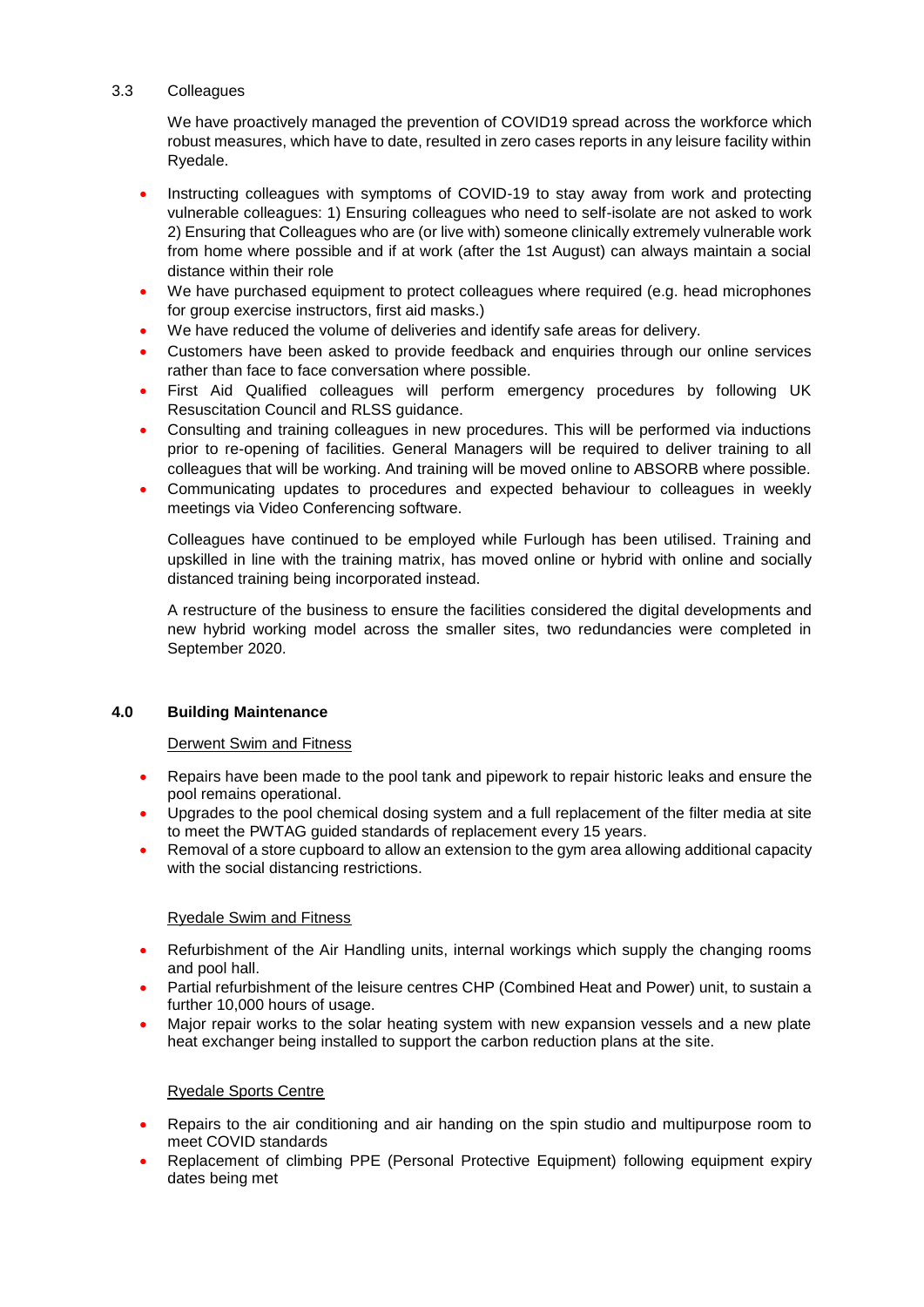### **5.0 Participation**

Overall Attendance: We have had 41,499 visits during the last 12 months across the three leisure centres. Numbers are lower due to the number of days closed (254 days of closure in total), in addition to the strict capacity reductions which have been enforced on the swim, gym and activities unable to return.

|                                                                       | Apr 16 to<br><b>Mar 17</b> | Apr 17 to<br><b>Mar 18</b> | Apr 18 to<br><b>Mar 19</b> | Apr 19 to<br><b>Mar 20</b> | Apr 20 to<br><b>Mar 21</b> |
|-----------------------------------------------------------------------|----------------------------|----------------------------|----------------------------|----------------------------|----------------------------|
| <b>Swim</b><br><b>Ryedale</b><br>&<br><b>Fitness</b><br><b>Centre</b> | 103,636                    | 103,779                    | 104,834                    | 103,222                    | 22,018                     |
| <b>Swim</b><br>&<br><b>Fitness</b><br><b>Derwent</b><br><b>Centre</b> | 84,215                     | 83,692                     | 84,832                     | 85,367                     | 17,233                     |
| <b>Ryedale Sport Centre</b>                                           | 26,621                     | 24,871                     | 25,010                     | 24,365                     | 2,248                      |
|                                                                       | 214,472                    | 212,342                    | 214,676                    | 212,954                    | 41,499                     |

#### **6.0 Customer Feedback**

Across all the centres we collect customer feedback via the following methods: -

- Verbal feedback via colleagues who are recorded electronically
- E-mail the manager via the website or 'Atreemo'
- Social Media
- Mystery Shopper scheme with 'QDOS Mystery Shopper Ltd' and 'Right Directions'.
- Through email questionnaires, linked directly into Single Customer View.

Launched in August 2016, SLM has made a significant investment into a new software package called 'Single Customer View'. This provides a new method for providing feedback. Single Customer View guarantees that a customer will always get a response within 48 hours. If a customer does not get a response, then the comment is escalated to the next Line Manager. The software also allows us to look at the feedback and identify trends in comments. This has been pivotal during the COVID Pandemic to allow us to ensure we act promptly on feedback and concerns of customers while we work hard to bring everyone back into the leisure facilities safely.

A selection of the comments we have received during 2020-21:

## **Comments Received:**

ENJOYED A LOVELY SWIM WITH THE LANE ROPES AND SIGNS. HOPES THEY DONT GO, HAS BEEN COMING FOR YEARS AND WAS A GREAT IMPROVEMENT. LOVELY WIDE LANES TO SWIM IN!

Catherine has recently moved to the area and came in to check the pool and gym for her husband before signing up.

She commented on how nice the pool and gym were to have as an amenity in a small market town and they intended to come and enjoy the facility in the near future and will join. She will arrange PT for her husband who is in the army and has a pre-existing ankle injury.

Bethany and partner Oliver commented on how nice the pool was, and clear to follow the oneway systems and that Alice would be starting Adult and Child lessons shortly.

The online booking is better. I like being able to see how many people are booked into a session so I can avoid busy sessions and make sure I am booked onto the gym sessions that are best for me. The door scanner is a great addition and should have been there ages ago! Saves lots of unnecessary contact at reception.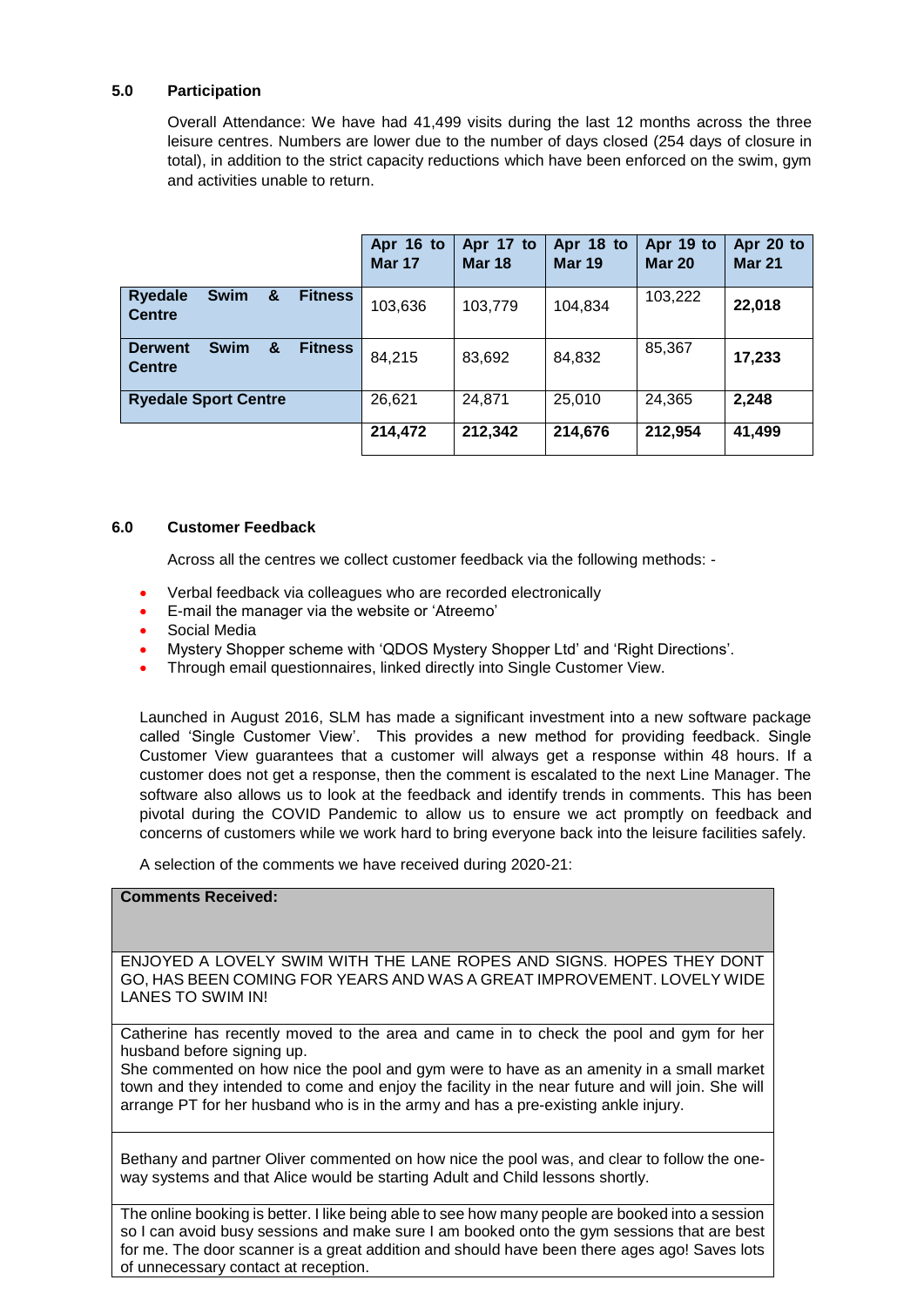The Managers are great assets to your business. He has said he will be looking at getting us an Annual Tennis Membership back up and running and that you will also be looking to restart holiday activities from the summer now you are open! Great stuff!

## 6.1 Customer Feedback Rankings

|                                                     |                | 0 |   | $\overline{2}$ | 3 | 4        | 5            | 6 |          | 8              | 9            | 10 | <b>None</b> |
|-----------------------------------------------------|----------------|---|---|----------------|---|----------|--------------|---|----------|----------------|--------------|----|-------------|
| <b>Derwent</b><br><b>Swim</b><br>&<br><b>Centre</b> | <b>Fitness</b> | 0 | 1 | 1              | 1 | 0        | 0            |   | 0        | $\overline{2}$ | $\Omega$     |    | 8           |
| <b>Ryedale</b><br><b>Swim</b><br>&<br><b>Centre</b> | <b>Fitness</b> | 1 | 1 | 6              | 1 | 0        | $\mathbf{1}$ | 3 | 1        | 1              | 2            | 0  | 24          |
| <b>Ryedale Sport Centre</b>                         |                | 2 | 2 | 0              | 1 | $\Omega$ | 0            | 2 | $\Omega$ | 3              | $\Omega$     | 0  | 6           |
|                                                     |                | 3 | 4 |                | 3 | 0        | 1            | 6 | 1        | 6              | $\mathbf{2}$ | 1  | 38          |

**Table below shows feedback ratings as entered by the customer:**

## **7.0 Community Outreach and Engagement**

# **GP Referral & ESCAPE Pain Project**

Following the re-launch of the GP Referral program in February 2019, we have seen significant growth in the demand for this service and have subsequently increased the number of hours available for contact with our dedicated instructor. The scheme has seen 28 people complete the 12-week scheme since re-launch in February 2019, with a number more referrals which have been coming in through the pandemic and we have continued to consult and support with telephone consultations.

Off the back of the great work of our GP Referral instructor Matt, we were successful in securing funding from North Yorkshire Sport to deliver the ESCAPE Pain Project in the Ryedale District. ESCAPE-pain is a 6-week, 12 session rehabilitation programme for people with chronic hip and knee joint pain. It is a well-recognised national programme, run by highly professional ESCAPE-Pain trained instructors. The Health Benefits can include: Improvement in pain, physical and mental well-being, Increased self-confidence, less reliance on medication and can help reduce the need for surgery. This scheme has seen a total of 17 people complete the program in the last 18 months, which has now been completed remotely to ensure that participants remain engaged.

# **Care Leavers Program**

An initiative which applies to any young person who is looked after or a care leaver, aged between 16-25 and who lives within the District of Ryedale or the Borough of Scarborough. Everyone Active will offer eligible young people free access to the following leisure centres:

- Ryedale Swim & Fitness Centre
- Scarborough Sports Village
- Derwent Swim & Fitness Centre
- Whitby Leisure Centre
- Ryedale Sport Centre (evenings and school holidays only)
- Pindar Leisure Centre (evenings and school holidays only)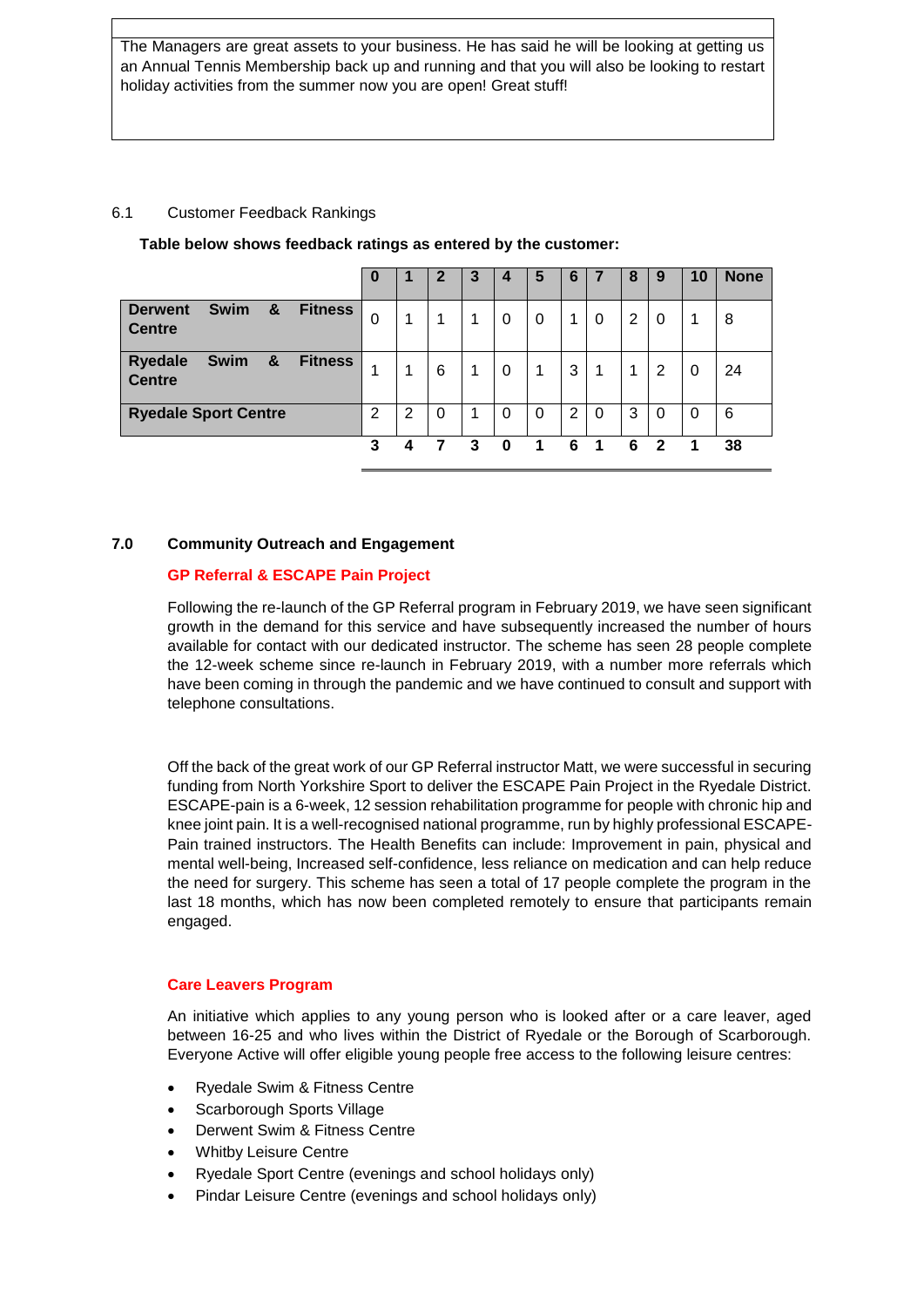Referrals are made by the Personal Advisor or Social Worker, in consultation with the young person. To date, the scheme has seen 9 young people sign up to the scheme and make use of their membership more than 3 times in the first month, with Ryedale District.

#### **Sporting Champions**

Everyone Active's Sporting Champions provides funding and support for talented athletes from across the UK. Launched in 2016 and supported by one of the country's most recognized sporting talents, Colin Jackson CBE, has already helped many athletes on their journey to become a national and international sporting success. With access to over 140 of Everyone Active's leisure centers across the country, athletes on the scheme can use the highest standard of facilities for their ongoing training.

We have had 2 talented individuals from Derwent Swim & Fitness and 7 from Ryedale Swim & Fitness who received a bronze sponsorship package join the scheme which received a free 1 year membership to help them keep their fitness levels. Although financial support was not a possibility this year, it is essential that our work to support the talent within the Ryedale District remains in place.

#### **8.0 Financial Support**

- 8.1 During the pandemic the Government provided several support packages to assist business, Everyone Active ensured it applied and received the maximum amount of support available. In addition, Everyone Active and Ryedale District Council worked hard to ensure the provision of leisure facilities in the District was sustainable as we progressed through and out of the pandemic.
- 8.2 Local Restrictions Support Grant

Delivered through local authorities, are to support local businesses during the national lockdown periods and periods of local restrictions. Everyone Active received £28,286 during 2020/2021.

8.3 Business Rate Relief

The Government introduced a business rate relief holiday during 2020/2021 and this benefitted Everyone Active by £7,421.

8.4 Furlough

Everyone Active utilised the Government furlough scheme to ensure colleagues were paid a minimum of 80% of their average earnings when they were not required to work, this amounted to £240,374 during 2020/21.

8.5 Ryedale District Council

Everyone Active worked closely with Ryedale District Council to mitigate the effect of the pandemic on the leisure provision in the district and Ryedale District Council provided £146,903 of deficit payments during 2020/2021 to off-set the majority of Everyone Active's losses.

8.6 National Leisure Relief Fund

Everyone Active and Ryedale District Council worked together to secure £90,000 from the Sport England National Leisure Relief Fund to assist leisure centre operators for the financial year 2021/2022.